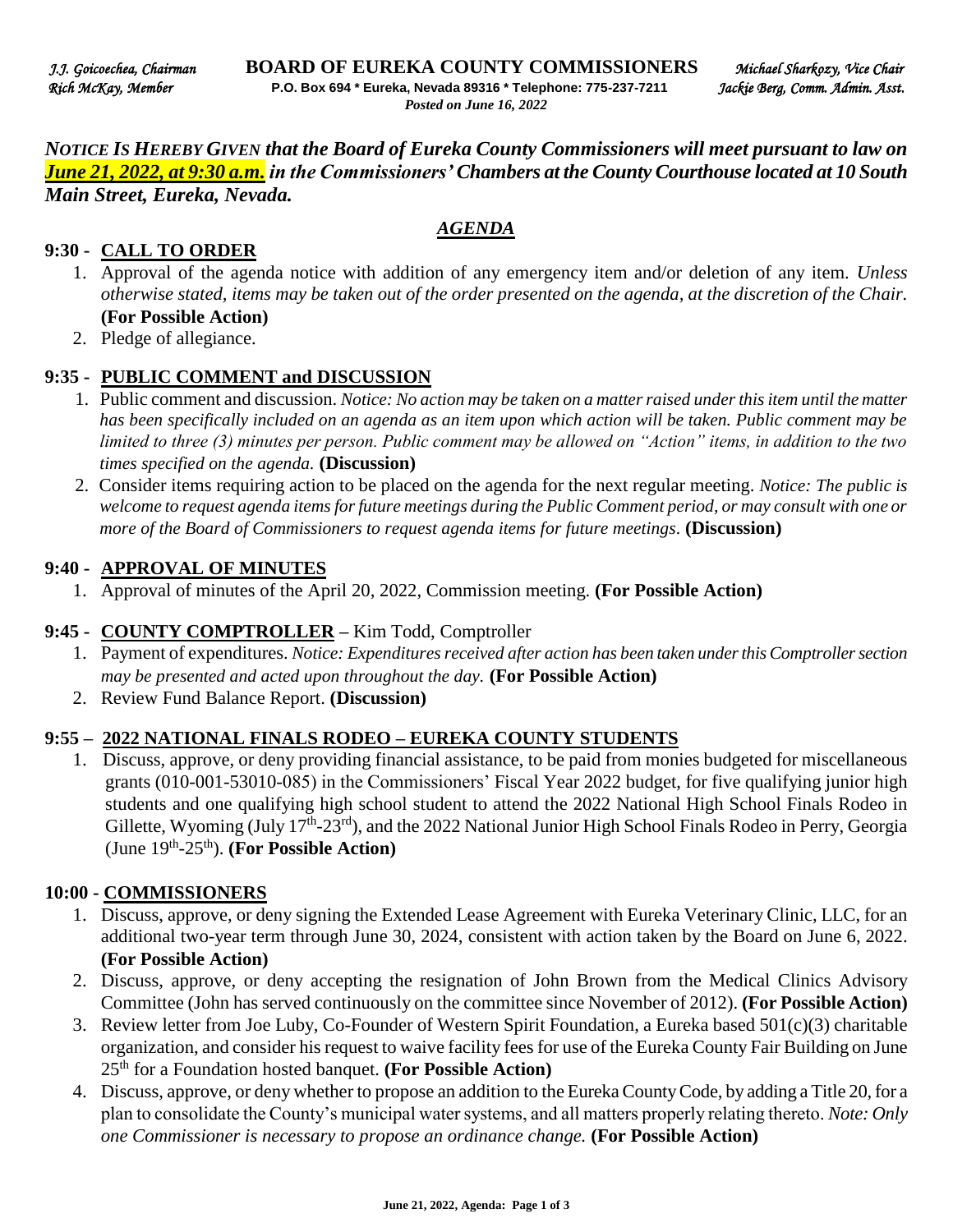### **10:10 – AMBULANCE & EMS** – Kenny Sanders, EMS Director

- 1. Update report on ambulance and emergency services. **(Discussion)**
- 2. Discuss, approve, or deny updated job description for the position of Volunteer Emergency Medical Technician (Basic and Intermediate). **(For Possible Action)**

# **10:15 – SENIOR CENTERS –** Millie Oram, Senior Center Program Director

- 1. Update report on activities at the Eureka Senior Center and Fannie Komp Senior Center. **(Discussion)**
- 2. Discuss, approve, or deny Subaward Amendment #1 from Nevada Aging & Disability Services Division for Nutrition Services Grant #07-000-57-NX-22 for an additional award amount of \$2,584.00. **(For Possible Action)**
- 3. Discuss, approve, or deny grant applications to Nevada Aging & Disability Services Division for the following grants: (a) Nutrition Services Grant #07-000-04-24-22 for home-delivered meals in the amount of \$22,659.00; and (b) Nutrition Services Grant #07-000-07-1X-22 for congregate meals in the amount of \$20,960.00. **(For Possible Action)**
- 4. Review Hiring Freeze Waiver Justification and consider authorizing the Director to fill the casual position of Kitchen Aide for the Eureka Senior Center. **(For Possible Action)**

# **10:25 – IT DEPARTMENT –** Misty Rowley, IT Director

- 1. Discuss, approve, or deny authorizing payment of Invoice #7047 from Sun Ridge Systems Inc., in the amount of \$10,392.00 for annual service fees for RIMS (Records & Information Management Services) for the period of June 23, 2022, through June 22, 2023, to be paid with funds budgeted for machine maintenance (010-034- 53010-242) in the Sheriff's budget for Fiscal Year 2023. **(For Possible Action)**
- 2. Discuss, approve, or deny a quote from Sun Ridge Systems Inc. in the amount of \$3,200.00 for technical services necessary to reload the RIMS Street File, to be paid with funds budgeted for machine maintenance (010-034-53010-242) in the Sheriff's budget for Fiscal Year 2023. **(For Possible Action)**

# **10:35 - CLERK RECORDER** – Kathy Bacon-Bowling, Clerk Recorder

1. Canvass the returns and approve abstract of the vote for the 2022 Primary Election held June 14, 2022. **(For Possible Action)** 

# **10:40 – TREASURER** – Pernecia Johnson, Treasurer

1. Review Treasurer's Report for May 2022. **(Discussion)** 

# **10:45 – COUNTY FACILITIES –** Joyce Jeppesen, Asst. Public Works Director-Admin.

- 1. Report on activities and projects at County managed facilities. **(Discussion)**
- 2. Review Hiring Freeze Waiver Justification and authorize recruitment of a Senior Facilities Operator at the Eureka Sentinel Museum, and all matters properly relating thereto. **(For Possible Action)**

# **10:50 - PUBLIC WORKS –** Jeb Rowley, Public Works Director

- 1. Report on Public Works projects and activities. **(Discussion)**
- 2. Discuss, approve, or deny a 3/4-inch residential water meter and service application to serve APN 007-380-52 located in Devil's Gate GID District 1, and all matters properly relating thereto. **(For Possible Action)**
- 3. Discuss, approve, or deny a 3/4-inch residential water meter and service application to serve APN 002-017-31 located in the Town of Crescent Valley, and all matters properly relating thereto. **(For Possible Action)**
- 4. Review and accept or deny the recommendation from the CMAR selection committee for the top ranked candidate for the Eureka Road and Utility Improvement Project, and all matters properly relating thereto. **(For Possible Action)**